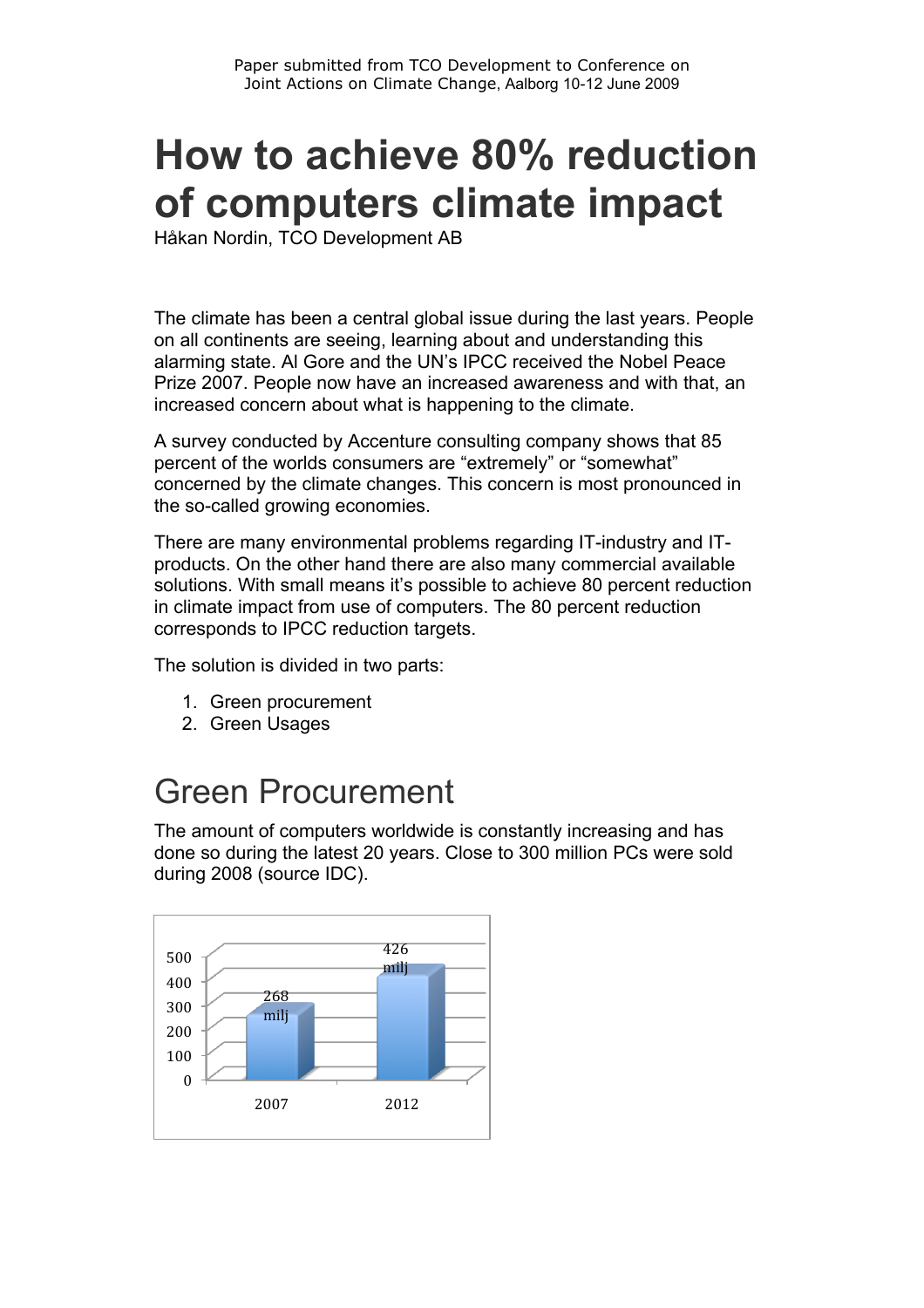Estimations from IDC give a worldwide sale in 2012 of 426 million PCs.

This computers can be very green from I climate perspective but can also be very bad for the climate. The power needed to run PCs comes to a large extent from fossil-power plants. Close to 80% of all electricity in the world comes from fossil-power plants (source IEA).

On the market today (spring 2009) there exist a huge variety of PCs, from very energy efficient to PCs with a high-energy demand.

|                                                            | <b>Energy efficient</b> | High energy demand |  |
|------------------------------------------------------------|-------------------------|--------------------|--|
| Desktop                                                    | 10                      | 94                 |  |
| Flat panel                                                 | 14(19")                 | 65(24")            |  |
| Total:                                                     | 24                      | 159                |  |
| Ostuari Fernanda Fundaria delebrar Ferna (2000 Idla espela |                         |                    |  |

|  |  |  |  | Table 1. Energy consumption of computers spring 2009 |  |
|--|--|--|--|------------------------------------------------------|--|
|--|--|--|--|------------------------------------------------------|--|

Source: Energy star European database 5 may 2009, idle mode.

There is a factor of nine between the worst and the best from an energy efficient standpoint. All of them has the Energy Star label and is suitable for office work. There is also a strong development towards more and more energy efficient computers. If we takes the most energy efficient laptop in Energy Star database it consume only 5 watts and the most energy demanding workstation consume 315 watts. With the continue development of both the cloud and thin clients there is a possibility that in a short timeframe come down under 10 watts for office work.

In average today installed based of office desktop PC has an estimated consumption between 100 and 200 watts. With a very conservative assumption that the average consumption is 100 watts there is a possibility to achieve 75% reduction if every new desktop computer is the most energy efficient on today's market. With one billion installed computers around the world the change will have dramatically impact on energy demand and climate influence.

|                                               | <b>Effect</b> | One<br>working<br>day one<br>computer | One year one<br>computer<br>(200 working<br>days) | One year<br>one billion<br>computers<br>(200)<br>working<br>days) | $CO2$ emissions<br>one year one<br>billion<br>computers |
|-----------------------------------------------|---------------|---------------------------------------|---------------------------------------------------|-------------------------------------------------------------------|---------------------------------------------------------|
| Average<br>desktop                            | 100<br>watt   | $0.8$ kWh                             | <b>160 kWh</b>                                    | <b>160 TWh</b>                                                    | 66,4 Mtonnes                                            |
| <b>Most</b><br>energy<br>efficient<br>desktop | 25 watt       | $0.2$ kWh                             | 40 kWh                                            | 40 TWh                                                            | 16,6 Mtonnes                                            |
| ومستوط المستنصاح بممشاه ويستناه               |               |                                       |                                                   |                                                                   |                                                         |

#### **Table 2. Possibilities for green procurement**

1 working day = 8 hours

Using EU-25 figures for  $CO<sub>2</sub>$  emission from electricity production the emissions from today's installed base of computers can by green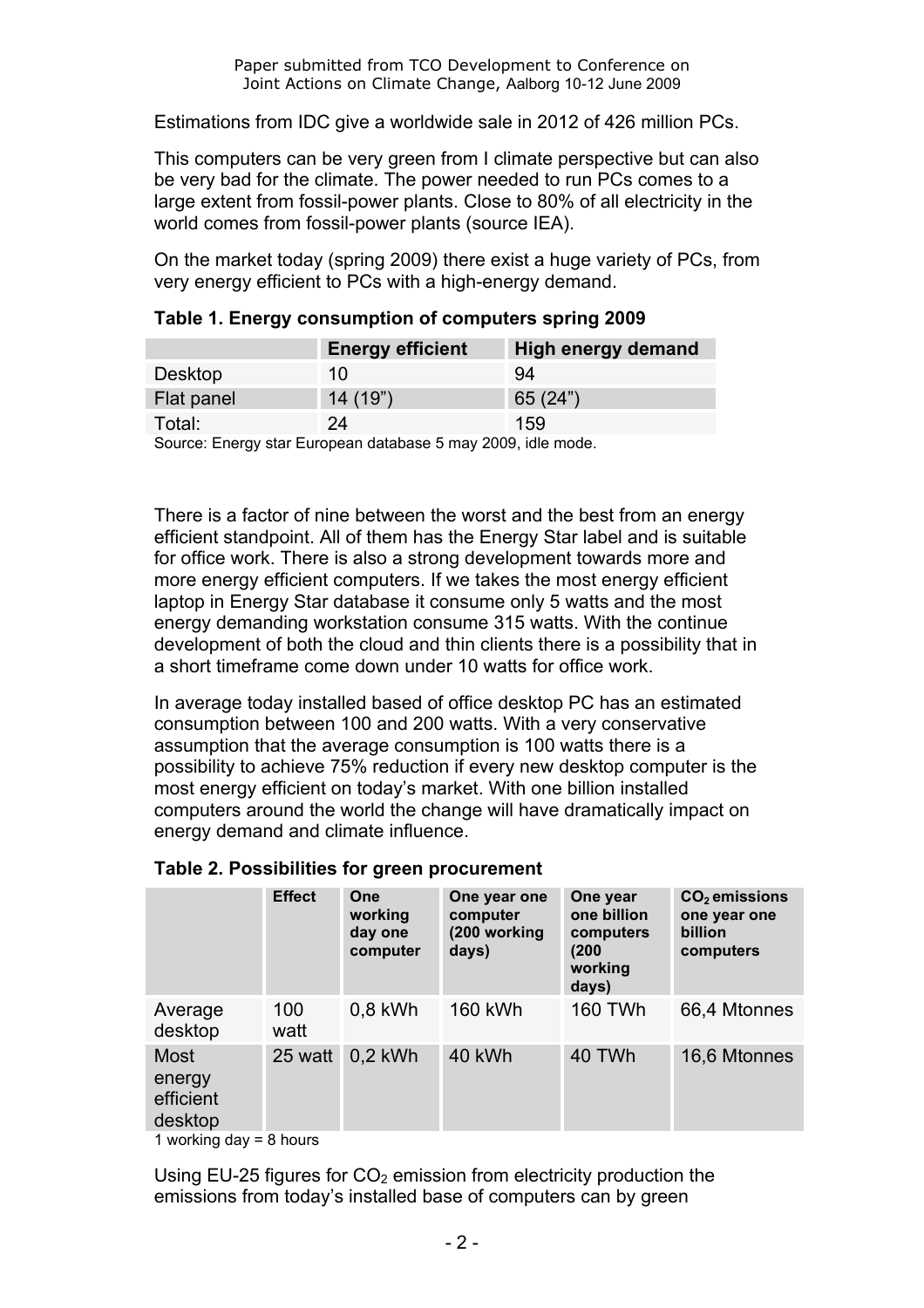procurement (and based on above table) be reduced by 50 million tones of  $CO<sub>2</sub>$ .

## Usages

Lifecycle studies show that a significant part of the climate impact from computers comes from the use-phase. How much differ from system boundaries and in data in such a studies. In the below diagram the use phase is estimated to 73 % of the climate impact for a notebook computer. The figures originate from EuP-studies.



**Figure 1. CO2 emissions over the lifecycle for a Notebook**



Different user habits have a large influence on the total climatic effect. Our computer usage patterns have been estimated in preparatory studies to EU's EuP(Energy Using Products) directives. Taking an average of the various user surveys conducted throughout the world has resulted in relevant values.

A desktop computer in normal usage patterns is estimated to be in active mode approximately 2279 hours annually, according to EuP. A normal work year in Sweden is approximately 210 workdays translating into 1696 work hours. Already here, we see that our computers at work are thus in active mode 583 hours beyond our work hours. We participate in meetings, are at home with sick leave for our children or ourselves, on business trips, busy with other issues, etc. It is plausible to estimate that our computers are used efficiently about four hours on an average per workday. This all mounts up to the fact that every computer is in active mode 1430 hours to no use per person and computer. That amounts to each computer needlessly being in active mode a half year out of every year.

The improvement potential in regard to our user habits is vast. This means that there are large savings to be made regarding both emissions and money. Decreasing the active computer time to an average of 4 hours daily leads to a potential savings of approximately 65 percent.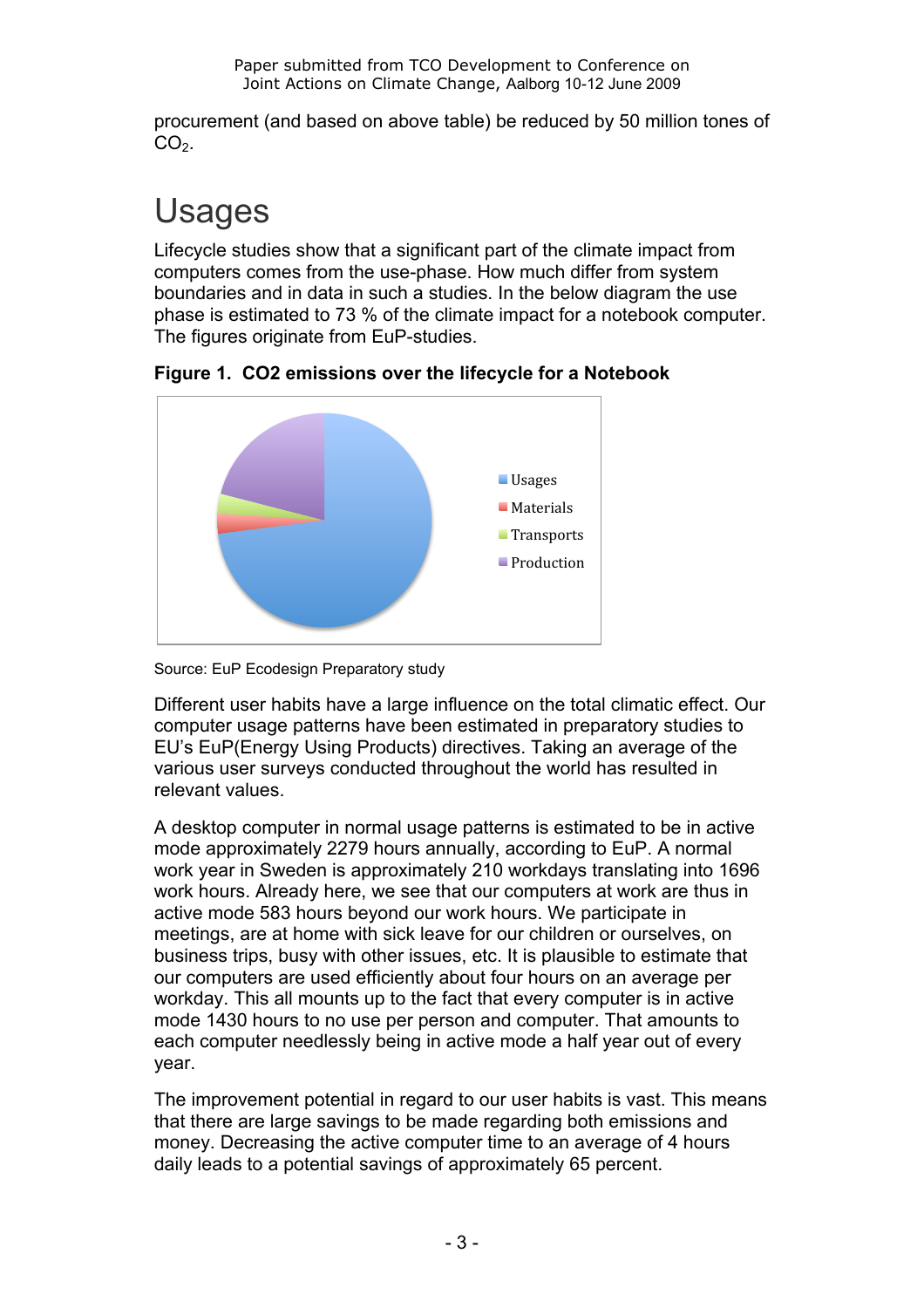|                | Today's habits, active<br>mode<br>(Hours) | Possible decrease active<br>mode*<br>(Hours) | <b>Decrease</b><br>In percent |
|----------------|-------------------------------------------|----------------------------------------------|-------------------------------|
| Desktop        | 2279                                      | 1439                                         | 63                            |
| Laptop         | 2613                                      | 1773                                         | 68                            |
| <b>Monitor</b> | 2586                                      | 1746                                         | 68                            |

#### **Table 3. Possible savings within office usage**

Source: Your computer and the climate, TCO Development

\* Estimating that active usage is at most 4 hours daily and 210 workdays yearly.

In December 2008 the number of unique Internet user was 1 billion (source: Comscore). One billion users that put their computer in energy saving mode when not in will get a huge energy saving potential.

These savings do not call for economical investments. What is called for is a blend of knowledge, motivation and leadership.

## 80 percent reduction now!

There are many opportunities for solutions while maintaining or even increasing working quality and on the same time saving money.

When investing in new equipment getting the best case IT products means cutting energy consumption with in average 75 percent.

| Examples of existing energy efficient solutions spring 2009 |                |
|-------------------------------------------------------------|----------------|
| Today's standard office PC:                                 | 60 - 120 watts |
| Best desktop:                                               | 10 watts       |
| Best notebook:                                              | 5 watts        |
| Best display (19"):                                         | 14 watts       |
| Course: ELL spermister arg. May 2000                        |                |

Source: EU-energystar.org, May 2009

However there are many different needs in a workplace and some need a more powerful solution then the10 watt desktop. A course but cautious estimate would be that if everyone had installed the most energy optimal solutions for the need, energy consumption could be cut in half without changing user habits.

There are significant and immediate saving to made regarding out user habits. Studies have shown (se above) that only a fraction of all computers are used in an energy efficient way. Many computers are never turned off and many haven't activated (or have deactivated) their energy saver functions. An estimation based on the EuP studies shows that, on an average, only 35 percent of the total energy consumption is used in productivity. 65 percent of the electricity consumption and therefore 65 percent of IT's carbon dioxide emissions have no corporal or social value.